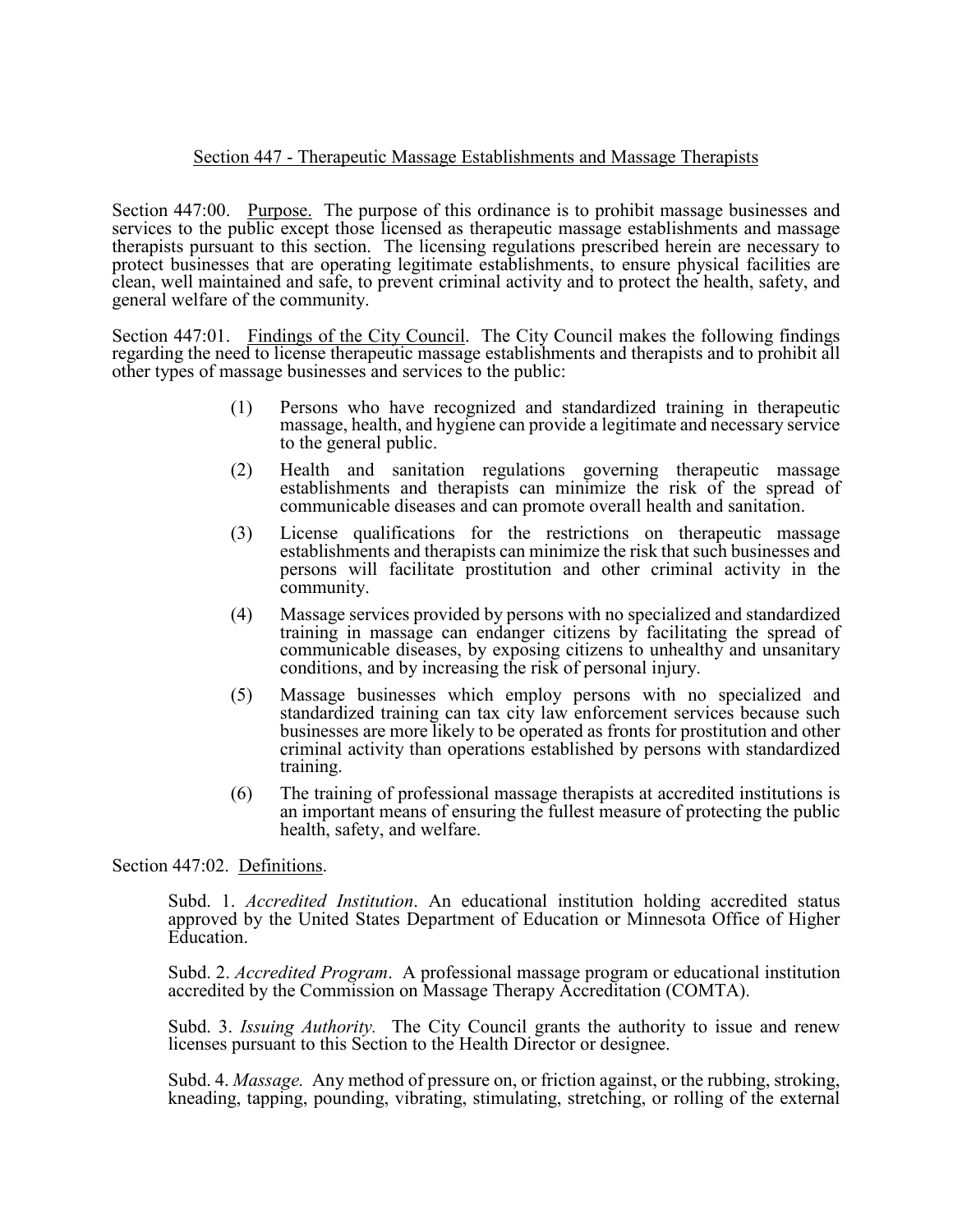parts of the human body with the hands or with the aid of any mechanical or electrical apparatus, or other appliances or devices, with or without such supplementary aids as rubbing alcohol, liniment, antiseptic, oil, power, cream, lotion, ointment, or other similar preparation.

Subd. 5. *Massage Therapist*. An individual who practices or administers massage to the public who can demonstrate to the issuing authority that he or she:

- (1) Has current insurance coverage of \$1,000,000.00 for professional liability in the practice of massage;
- (2) Is affiliated with, employed by, or owns a therapeutic massage establishment licensed by the City; and
- (3) Has completed certified therapeutic massage training with content that includes subjects of anatomy, physiology, hygiene, ethics, massage theory and research, and massage practice from an Accredited Institutions or Accredited Program approved by the Issuing Authority.

Subd. 6. *Operate.* To own, manage, or conduct or to have control, charge, or custody over.

Subd. 7. *Persons.* Any individual, firm, association, partnership, corporation, joint venture, or combination of individuals.

Subd. 8. *Therapeutic Massage Establishment*. Any individual, firm, association, partnership, corporation, joint venture, or combination of individuals that operates a business that employs or hires licensed therapeutic massage therapists to provide therapeutic massage within the City for a fee or other consideration.

Subd. 9. *Within the City*. A physical presence as well as mobile massage operations in which the establishment premises, although not physically located within the City, serves as a point of assignment of employees who respond to requests for services from within the City.

Section 447:03. License Required.

Subd. 1. Therapeutic Massage Establishment License. It shall be unlawful for any therapeutic massage establishment to operate, engage in, or carry on, within the City, massage services to the public for consideration without first having obtained a license from the City pursuant to this Section. The owner/operator of a therapeutic massage establishment need not be licensed as a therapeutic massage therapist if he or she does not at any time practice or administer massage to the public.

Subd. 2. Massage Therapist License. It shall be unlawful for any massage therapist to practice, administer, or provide massage services to the public for consideration within the City without first having obtained a license from the City pursuant to this Section.

Section 447:04. Exceptions. A therapeutic massage establishment or therapist license is not required under this section for the following persons and places where massage services are provided by or under the direction of any of the following:

Subd. 1. Persons duly licensed or registered in this state to practice medicine, surgery, osteopath, chiropractic, physical therapy, podiatry or registered nurses.

Subd. 2. Persons duly licenses by this state as beauty culturists or barbers who do not give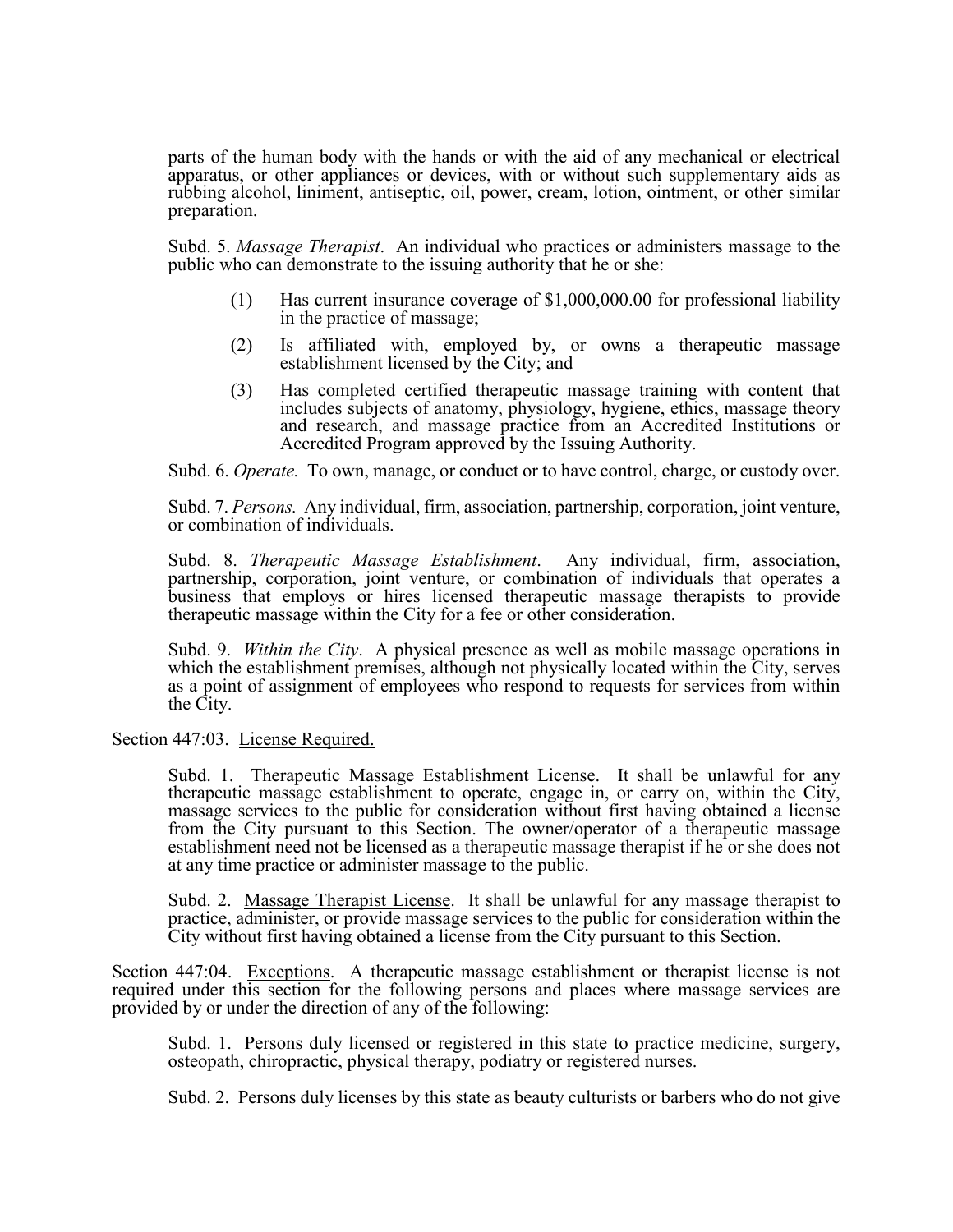or hold themselves out to give massages or other services other than those customarily given in such shops and places of business for beautification only. Massages customarily given by beauty culturists or barbers will be limited to the areas of head, neck and shoulder; hand and lower arms to the elbow; foot and ankle.

Subd. 3. Places duly licensed or operating as a hospital, clinic, nursing home, hospice, or group home established for the hospitalization or care of human beings provided the massage is administered only to the residents or patients of the facility as part of their care and not provided as part of a separate service.

Subd. 4. Athletic coaches, directors, ad trainers employed by public or private schools.

Subd. 5. Accredited institutions and students of accredited institutions which provide an accredited program of study or course work in massage therapy, provided that the massage is provided during and as a part of the course or clinical component of the institution's program or course work and students are supervised by an instructor while performing the massage.

Subd. 6. Persons providing temporary massage services such as "chair massage" provided that all of the following requirements are met:

- (1) The massage is provided in a place of business where the massage can easily be seen by employees and visitors;
- (2) The establishment where the massage is being provided does not hold a license to sell alcoholic beverages;
- (3) Massages are offered at the establishment no more than ten days per calendar year;
- (4) Each recipient of a massage remains in an upright position during the massage, either in a seated or standing position; and
- (5) Each recipient of a massage remains fully clothed in the normal daytime attire worn when he or she enters the establishment and does not remove any clothing, except outerwear, such as a coat or jacket.

Section 447:05. License Application.

Subd. 1. Therapeutic massage establishment license application. An application for a therapeutic massage establishment license shall be made on a form supplied by the City and shall contain the following information:

- A. Applicant and Owner Information.
	- (1) Whether the applicant is an individual, corporation, partnership, or other form of organization.
	- (2) Full name, address, date of place of birth, and telephone number of the applicant, all owners and operators, including the designated on-site manager or agent of the applicant.
	- (3) Whether the applicant, owners and/or operators have ever used or been known by a name other than the applicant's name, and if so, the name or names and information concerning dates and places where used. This includes commonly nicknames.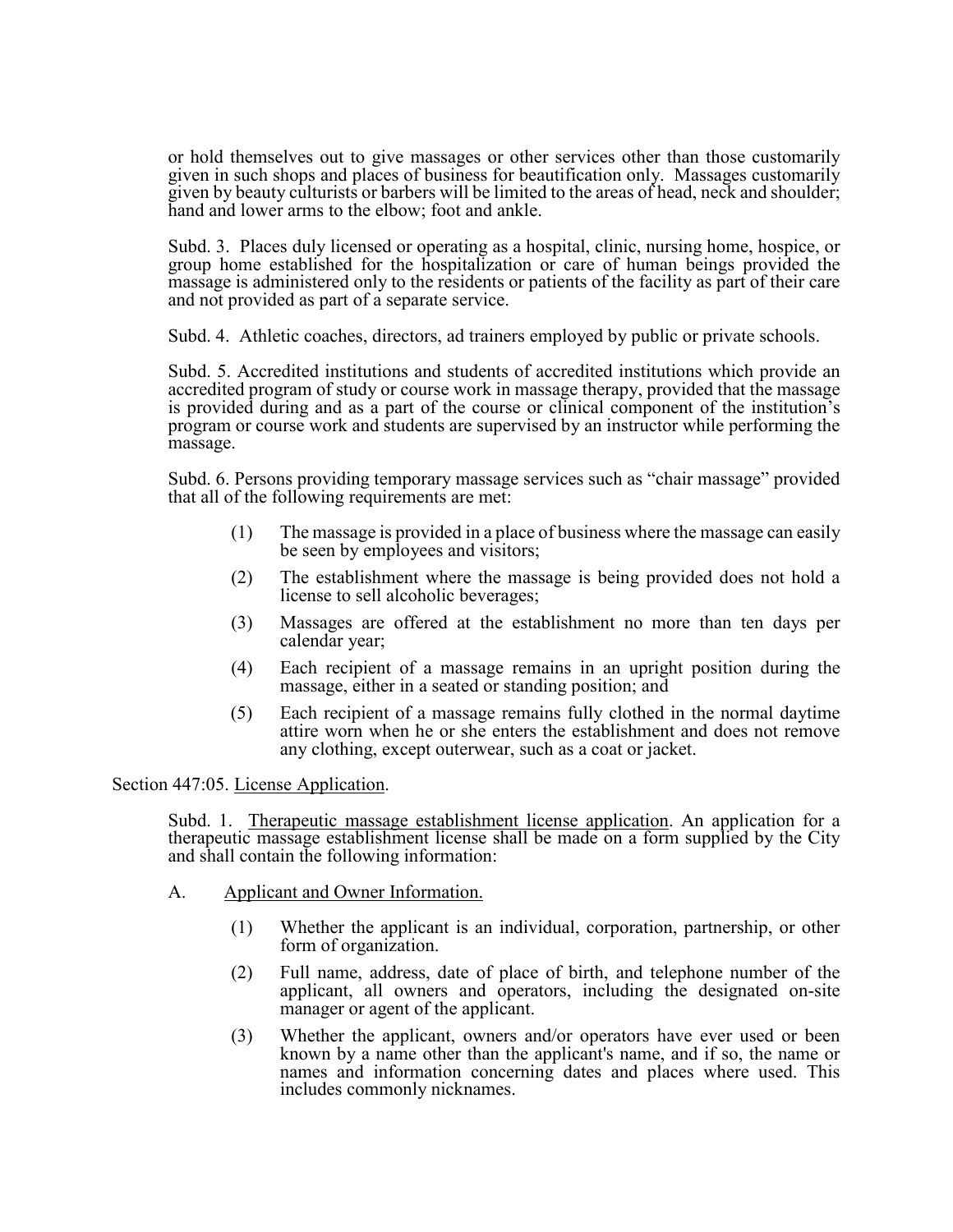- (4) Whether the applicant is a citizen of the United States or a resident alien or has the legal authority to work in the United States.
- (5) The type, name, location, and dates of every business or occupation the applicant has been engaged in during the preceding 10 years.
- (6) Whether the applicant is currently licensed in other communities to perform massage therapy, and if so, where.
- (7) Street addresses and dates at which the applicant has lived during the preceding 10 years.
- (8) Whether the applicant has ever been arrested, charged or convicted of any crime, or violation of any ordinance other than a minor traffic offense and, if so, the time, place, date(s) and offense for which arrests, charges or convictions were had.
- (9) If so, the applicant shall furnish information as to the date, time, place and offense for which arrests, charges or convictions were had.
- (10) Whether the applicant has ever been engaged in the operation of massage services. If so, applicant shall furnish information as to the name, place, dates and length of time of the involvement of all such establishments.
- (11) Whether the applicant or other owner has had an interest in, as an individual or as part of a corporation, partnership, association, establishment, business or firm, a massage license that was revoked, suspended, or denied within the last 10 years of the date the license application is submitted to the issuing authority.
- (12) Proof of Workers' Compensation Insurance as required by Minnesota Law.
- (13) Such other information as the City shall require.
- B. Establishment information.
	- (1) The legal description of the premises to be licensed together with a plan of the area showing dimensions, location of buildings, street access, and parking facilities.
	- (2) Plans and specifications showing the interior and exterior design of the establishment. Including space allocation and utilization, equipment layout, room finishes and specifications of all massage equipment.
	- (3) The current status of the premises and establishment, including whether they are existing, planned, or under construction/renovation.
	- (4) The floor number, street number, suite number(s) and rooms where the massage services are to be conducted.
	- (5) Whether all real estate and personal property taxes that are due and payable for the premises to be licensed have been paid., and if not paid, the years and amounts that are unpaid.
	- (6) Compatibility with St. Cloud Zoning Ordinances and the Comprehensive Plan and proximity to residences, other establishments licensed as therapeutic massage establishments, churches, schools, and public buildings.
	- (7) Such other information as the City shall require.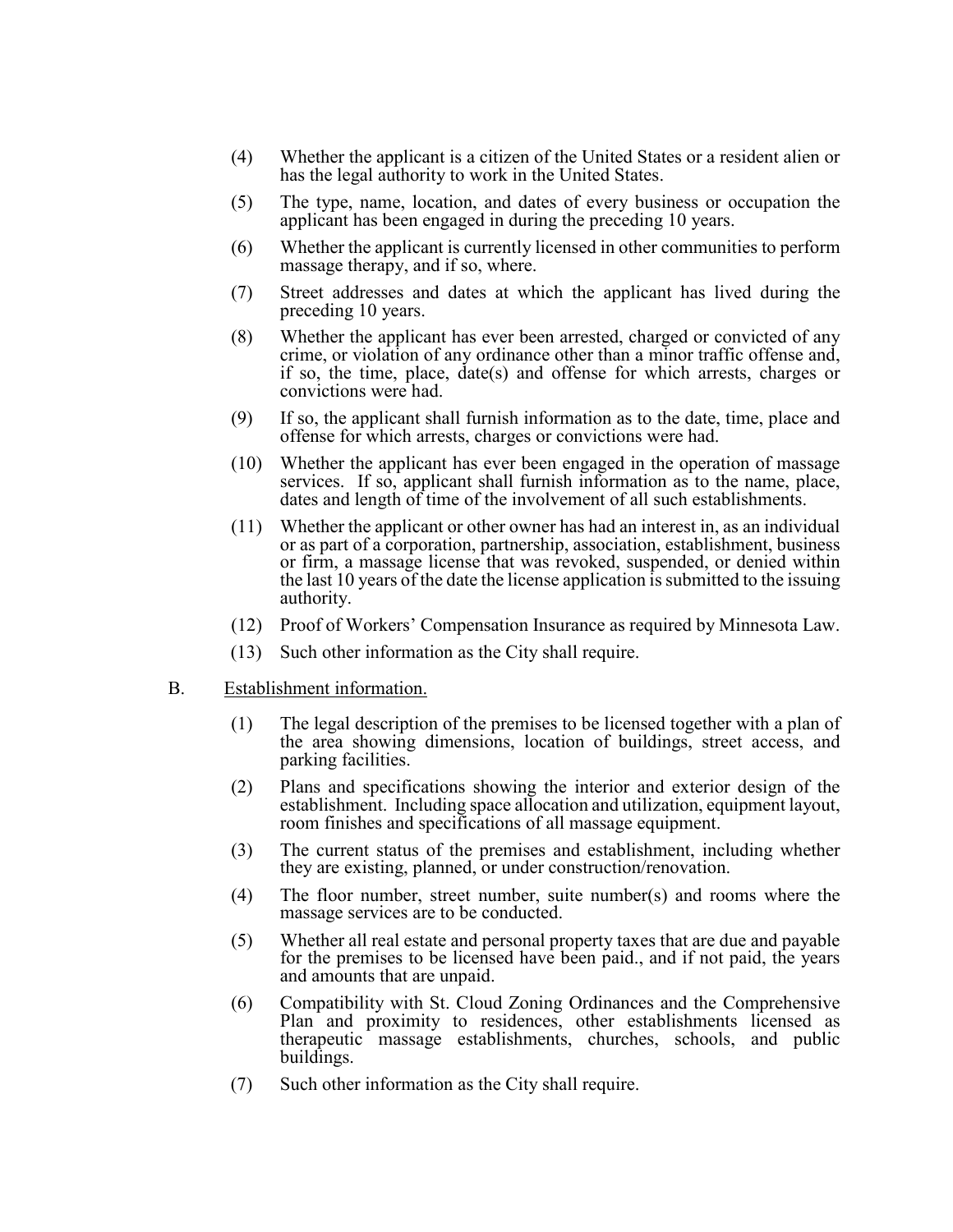Subd. 2. Massage Therapist License Application. An application for a massage therapist license shall be made on a form supplied by the City and shall contain the following information:

- (1) The applicant's name and current address.
- (2) The applicant's current employer.
- (3) The applicant's employers for the previous five years, including the employer's name, address and dates of employment.
- (4) The applicant's addresses and dates for the previous five years.
- (5) The applicant's date of birth, home telephone number, weight, height, color of eyes, and color of hair. A color photocopy of the applicant's MN driver's license or MN I.D. front and back, or any other government-issued I.D. If the photocopy is not acceptable to the Police Chief, the police department may take photographs for the file.
- (6) Whether the applicant has ever been arrested, charged or convicted of any crime, or violation of any ordinance other than a minor traffic offense and, if so, the time, place, date(s) and offense for which arrests, charges or convictions were had.
- (7) Whether the applicant has had an interest in, as an individual or as part of a corporation, partnership, association, establishment, business or firm, a massage license that was denied, revoked or suspended within the last 10 years of the date the license application is submitted to the issuing authority.
- (8) The names, resident and business addresses and contact information of those residents of the metropolitan area, of good moral character, not related to the applicant or financially interested in the premises of the business, who may be referred to as the applicant's character.
- (9) Whether the applicant is a U.S. citizen or resident alien or has the legal authority to work in the United States.
- (10) Whether the applicant has ever used or been known by a name other than the applicant's name, and if so, the name or names and information concerning dates and places where used.
- (11) Whether the applicant has met the definition of a massage therapist in this Section.
- (12) Whether the applicant has ever been the subject of an investigation, public or private, criminal or non-criminal, regarding massage therapy.
- (13) Such other information as the City shall require.

Subd. 3. Background Investigation. The applicant will submit with the completed application form an executed release of information authorizing the Chief of Police to obtain any information pertaining to the applicant's character or criminal history which may be deemed confidential, private, or privileged by the laws of the United States or of any state. The applicant will also submit additional information that may be required by the Planning Office, Health and Inspections Department, Police Chief and City Attorney. No person will make a false statement in an application.

Subd. 4. Insurance Required. Each applicant for a therapeutic massage establishment license shall file with the issuing authority a public liability insurance policy or certificate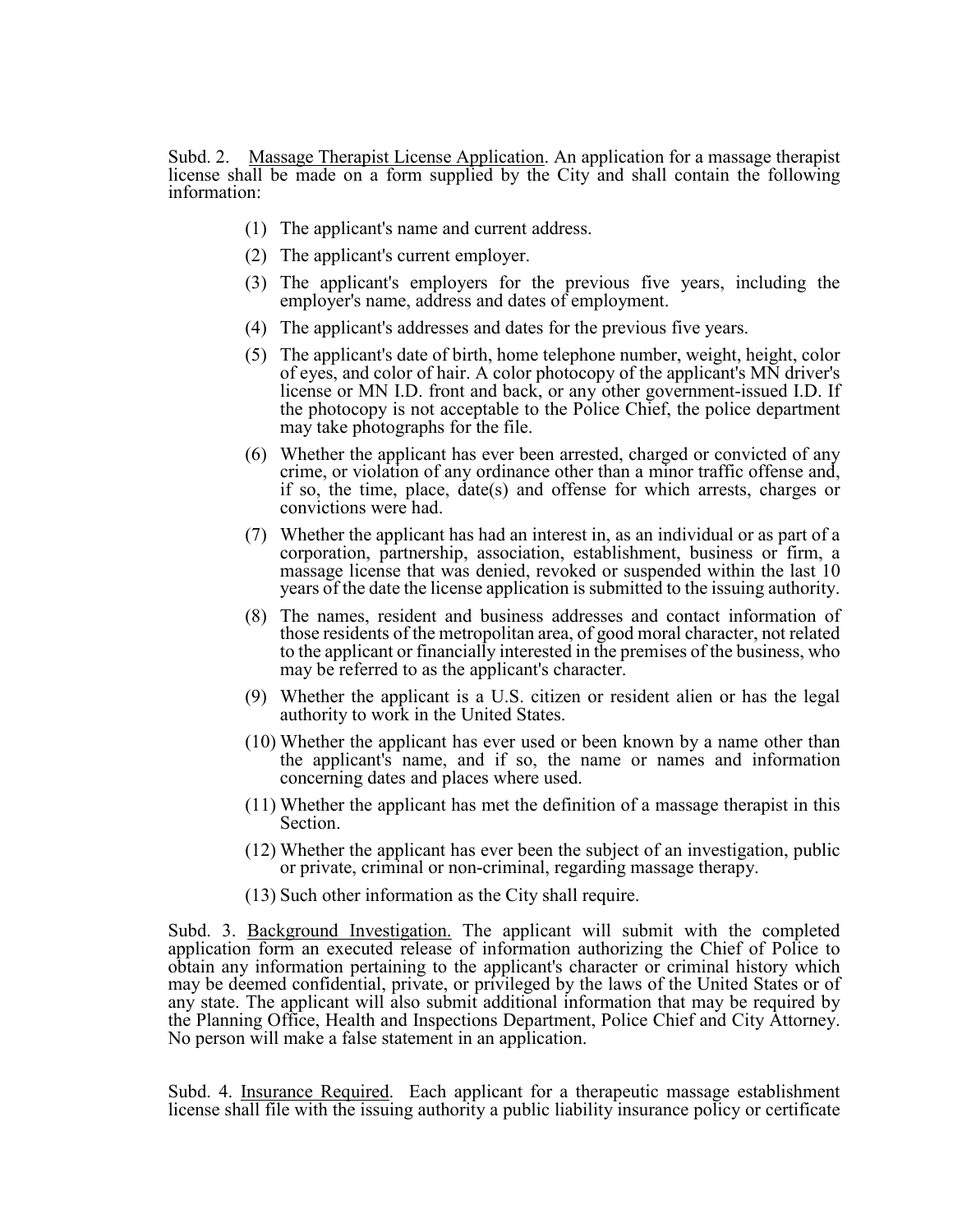of insurance from a company authorized to do business in the State of Minnesota, insuring the applicant against any and all loss arising out of the use, operation or maintenance of the therapeutic massage establishment. The policy of insurance shall be in limits of not less than \$1,000,000.00. Each applicant for a massage therapist license shall file with the issuing authority a current certificate of insurance providing coverage of \$1,000,000.00 for personal liability in the practice of massage. No cancellation of any insurance policy will be valid except upon 30 days prior written notice to the City. Failure to keep in full force and effect the insurance is grounds for suspension or revocation of the license.

Subd. 5. Review and Investigation Fee. At the time of each initial application, the applicant will pay in full a review and investigation fee. Review and investigation fees will be determined by the City Council and set forth in Section 512 of this Code. Where a new application is filed as a result of incorporation by an existing licensee and the ownership control and interest in the license are unchanged, no additional license fee will be required. The review and investigation fee will not be refunded.

Subd. 6. License Fee and License Year. The annual license fee for the therapeutic massage establishment and massage therapist license will be in the amount set forth in Section 512 of this Code. A separate license will be obtained for each place of business. Licenses are valid from January 1 to December 31 in the year the license is issued, unless revoked. Renewal application for the license must be made on or before December 1 prior to the next license term.

Subd. 7. Administrative Review. Upon the filing of an application for a license, together with the documents required to accompany the license, the Health Director will forward a copy of the application and accompanying documents to the Planning Office, Health and Inspections Department, Police Chief and City Attorney.

- (1) Planning Office Review. The Planning Office will review the application and any other pertinent information relative to zoning, land use compatibility, and comprehensive planning.
- (2) Police Department Review. The Police Chief will make or cause to be made a review of the application to determine the potential impact of law enforcement. The Police Chief will also make or cause to be made an investigation of the applicant's character and criminal history.
- (3) Health and Inspections Department. The Health and Inspections Department will review the license application and inspect the premises for which the license is to be issued to confirm compliance with all requirements of the City and State relating to health and sanitation.
- (4) City Attorney Review. The City Attorney will review the application for compliance with all applicable statutes and ordinances.
- (5) Findings and Approval. Within 45 days of receipt of the initial license application, the Planning Office, Police Chief, Health and Inspections Department and City Attorney will submit in writing to the Issuing Authority their respective findings and recommendations. The Issuing Authority will review the application, findings and recommendations and will approve or deny the application. Upon the filing of a renewal application, the City will respond within a reasonable period of time.

Section 447:06. Issuance of Licenses for New Construction and Alterations of Existing Structures.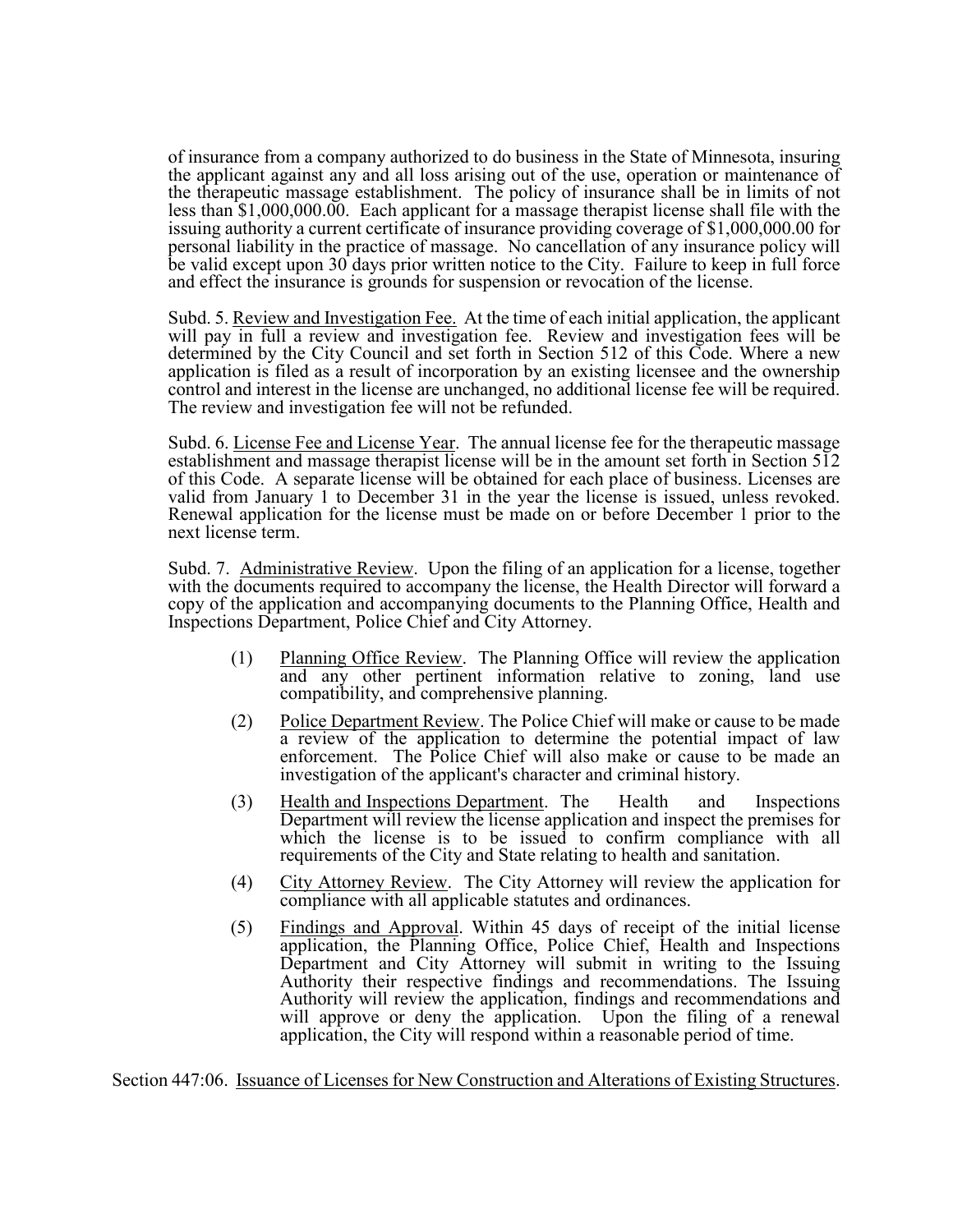Subd. 1. Final Plans Reviewed. Where a license to operate a therapeutic massage establishment is granted for premises on which new construction or alteration of existing structures is to occur, the applicant will submit a set of detailed final plans showing interior and exterior design, including site and space. These plans will be certified by a registered architect or engineer and submitted to the Building Inspections Division. The Issuing Authority will review the plans for compliance with the preliminary plans included in the application.

Subd. 2. Certificate of Occupancy Required. For premises on which new construction or alteration of existing structures is to occur, no license to operate a therapeutic massage establishment will be issued until a certificate of occupancy is issued by the City for premises constructed in accordance with the application and plans reviewed by the Issuing Authority. Prior to issuance of the certificate of occupancy, the Chief Building Official will certify to the Health Director that construction was or was not in compliance with the final plans reviewed by the Health Director. Where the construction is found not to be in accordance with the final plans, the Chief Building Official will state all significant deviations.

Subd. 3. Review of Deviations. Where the certification to the Health Director indicates that construction was not in accordance with the final plans, the Health Director will not issue the license but will return the application, together with the final plans and a statement of deviations.

Section 447:07. Persons Ineligible for Initial License.

- A. Therapeutic Massage Establishment License. The City may deny issuance of an initial therapeutic massage establishment license in any of the following circumstances, and this list is not intended to state the exclusive reasons for denial:
	- (1) Is not 18 years of age or older at the time the application is submitted to the issuing authority.
	- (2) Has been convicted of any crime directly related to the occupation licensed as prescribed by Minn. Stat.  $\S$  364.03, subd. 2, and who has not shown competent evidence of sufficient rehabilitation and present fitness to perform the duties and responsibilities of a licensee as prescribed by Minn. Stat. § 364.03, subd. 3.
	- (3) Has had an interest in, as an individual or as part of a corporation, partnership, association, establishment, business or firm, a massage license that was denied, revoked or suspended within the last 10 years of the date the license application is submitted to the issuing authority.
	- (4) Is not a citizen of the United States or a resident alien, or is legally prohibited from working in the United States.
	- (5) The owner, operator, or any person who has a five percent financial interest in the business or the appointed on-site manager or agent applicant is not of good moral character or repute.
	- (6) Is not the real party in interest of the establishment.
	- (7) Has knowingly misrepresented or falsified information on a license application within the preceding 10 years.
	- (8) Cannot meet the definition of therapeutic massage establishment in this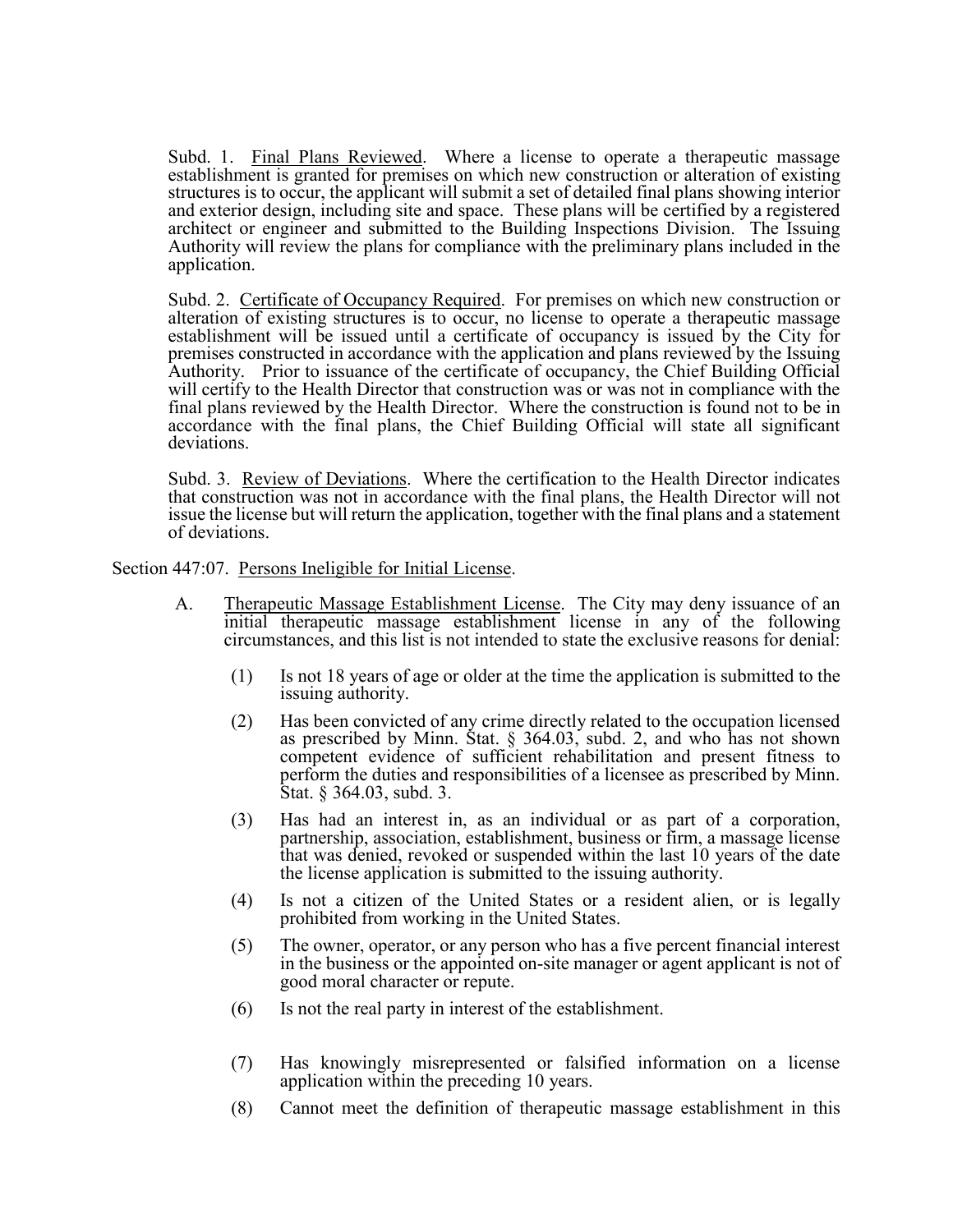Section.

- (9) The applicant does not have insurance coverage in effect as required by this Section.
- (10) The applicant has been denied a license under this Section within the preceding 12 months.
- (11) The proposed use is in conflict with the St. Cloud Zoning Code or the Comprehensive Plan.
- (12) The proposed use is in conflict with any health regulations or building code regulations of the City of St. Cloud or the State of Minnesota.
- (13) Owes taxes or assessments to the state, county, school district, or city that are due and delinquent.
- (14) Is the spouse of a person whose massage-related license has been denied, suspended or revoked in the past 10 years.
- (15) Allowed a license to expire or surrendered a license, unless, at the sole discretion of the city, a license application is submitted for consideration. The application shall be treated the same as an application for a new license, subject to all ordinance regulations and review.
- B. Massage Therapist Licenses: The City may deny issuance of an initial massage therapist license in any of the following circumstances, this is not intended to state the exclusive reasons for denial:
	- (1) Is not 18 years of age or older at the time the application is submitted to the issuing authority.
	- (2) Has been convicted of any crime directly related to the occupation licensed as prescribed by Minn. Stat. § 364.03, subd. 2, and who has not shown competent evidence of sufficient rehabilitation and present fitness to perform the duties and responsibilities of a licensee as prescribed by Minn. Stat. § 364.03, subd. 3.
	- (3) Whether the applicant has had an interest in, individually or as part of a corporation, partnership, association, establishment, business or firm, a massage license that was denied, revoked or suspended within the last 10 years of the date the license application is submitted to the issuing authority.
	- (4) Is not a citizen of the United States or a resident alien, or is legally prohibited from working in the United States.
	- (5) Is not of good moral character or repute.
	- (6) Has knowingly misrepresented or falsified information on a license application within the preceding 10 years.
	- (7) Is not affiliated with, employed by, or does not own a therapeutic massage establishment licensed by the city.
	- (8) The applicant does not have insurance coverage in effect as required by this Section.
	- (9) The applicant has been denied a license under this Section within the preceding 12 months.
	- (10) Cannot meet the definition of massage therapist in this Section.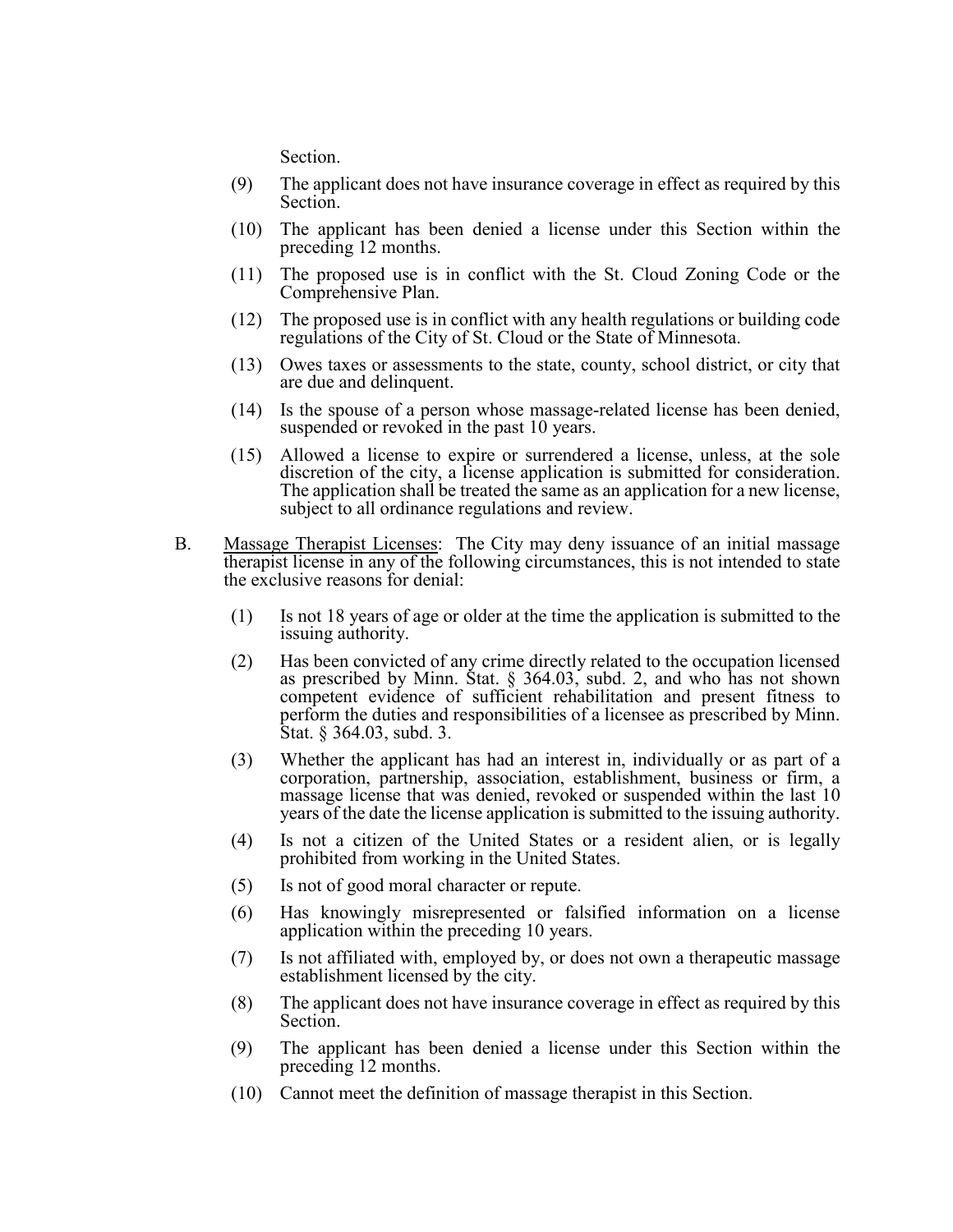(11) Allowed a license to expire or surrendered a license, unless, at the sole discretion of the city, a license application is submitted for consideration. The application shall be treated the same as an application for a new license, subject to all ordinance regulations and review.

Section 447:08. General License Restrictions.

- A. Prohibited Massages. A massage therapist must not intentionally massage or offer to massage the penis, scrotum, mons veneris, vulva, or vaginal area of a person.
- B. Coverings. When performing a massage, the massage therapist must require that the person who is receiving the massage have their breasts (with respect to females), buttocks, anus and genitals covered with clothing or a not-transparent material at all times. The massage therapist must have their breasts, buttocks, anus, and genitals covered with clothing at all times.
- C. License Restrictions. Each license will be issued to the applicant only. Each license will be issued only for the premises described in the application. No license may be transferred to another person or place.
- D. Business Hours. No customers or patrons will be allowed to enter the licensed premises after 10:00 p.m. and before 6:00 a.m. daily. Customers or patrons will not be allowed to remain upon the licensed premises after 10:30 p.m. and before 6:00 a.m. daily.

Section 447:09. Inspection by City Officers and Identification of Employees. Licensed premises and license applicants will be open to unannounced inspection by City Health, Building and License Inspectors and Police Officers during business hours. Inspected facilities will comply with following requirements:

- (1) Any person engaged in providing services in any licensed premises will identify themselves giving their true legal name and correct address upon demand by any police officer.
- (2) Current massage license issued by the City of St. Cloud must be displayed in the front entry or corridor of the facility.
- (3) Credentials of all massage therapists are current and available on-site.
- (4) Business hours must be posted on all public entryways into the massage facility.
- (5) Toilet rooms for employees and patrons are adequate and conveniently located.
- (6) Provide single-service disposable paper or clean linens to cover the table, chair, furniture, or area on which the patron receives the massage.
- (7) The massage therapist must wash their hands and arms with water and soap, anti-bacterial scrubs, alcohol, or other disinfectants prior to and following each massage service performed.
- (8) Massage tables, chairs, and other furniture on which massages are performed must have surfaces that can be readily disinfected after each massage. These surfaces must be disinfected following each massage performed. All modalities shall be performed on a raised massage therapy table or chair.
- (9) Rooms must be adequately illuminated, to allow for adequate cleaning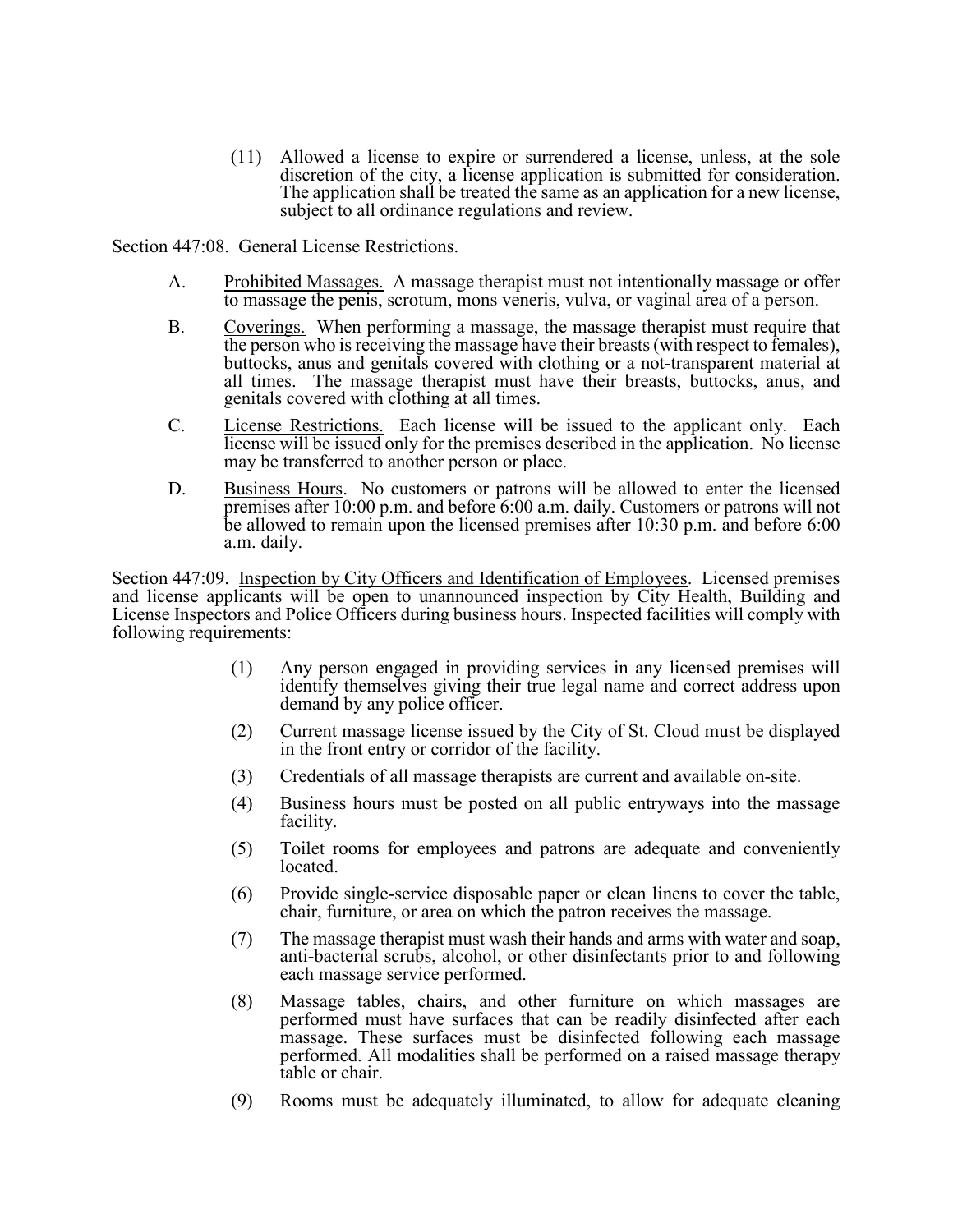purposes.

- (10) The facility must be maintained in good repair and in a sanitary condition, and must take reasonable steps to prevent the spread of infections and communicable diseases on the premises.
- (11) Evidence of sexual acts is prohibited, such as semen found in the facility, massage tables, chairs, and other surfaces.
- (12) Massage therapists must be in good health, without skin infections, and wear clean clothing when performing massage services.
- (13) Facility must have an employee illness policy.
- (14) Massage establishments shall not contain nor allow the use by any person of sleeping quarters or living spaces of any kind intended for habitation, including but not limited to beds, cots, or mattresses. Sleeping or living quarters must be physically separated from the massage establishment.

Section 447:10. Advertising. Any advertising by a licensee or representative of the licensee of any potential unlawful, misleading, sexually explicit, obscene or erotic conduct at the licensed establishment shall be prohibited.

Section 447:11. Responsible for Conduct. A licensee under this Section shall be strictly responsible for the conduct of the business being operated in compliance with all applicable laws and ordinances, including the actions of any employee or agent of the licensee on the licensed premises.

Section 447:12. Non-renewal, Suspension, or Revocation of License. The license may be suspended, revoked or not renewed for any of the following reasons, and this list is not intended to state the exclusive reasons for suspension, revocation, or non-renewal:

- (1) A violation related to fraud, misrepresentation, or false statement contained in a license application or a renewal application.
- (2) A violation related to fraud, misrepresentation, or false statement made in the course of carrying on the licensed occupation or business.
- (3) Any violation of this ordinance or state law. The charging of a violation or conviction is not required for non-renewal, suspension, or revocation of a license.
- (4) A violation by any licensee or individual that is directly related to the occupation or business licensed as defined by Minn. Stat. § 364.03, subd. 2.
- (5) Conducting the licensed business or occupation in an unlawful manner or in such a manner as to constitute a breach of the peace or to constitute a menace to the health, safety, or general welfare of the community.
- (6) If the owner, manager, lessee or any of the employees are found to be in control or possession of an alcoholic beverage, a narcotic drug or controlled substance on the premises, other than drugs which may be purchased over the counter without a prescription or those for which the individual has a prescription.
- (7) If the holder of an establishment license fails to maintain with the issuing authority a current list of all employees of such licensed premises. The list shall include all massage therapists licensed under this section.
- (8) A material variance in the actual plan and design of the premises from the